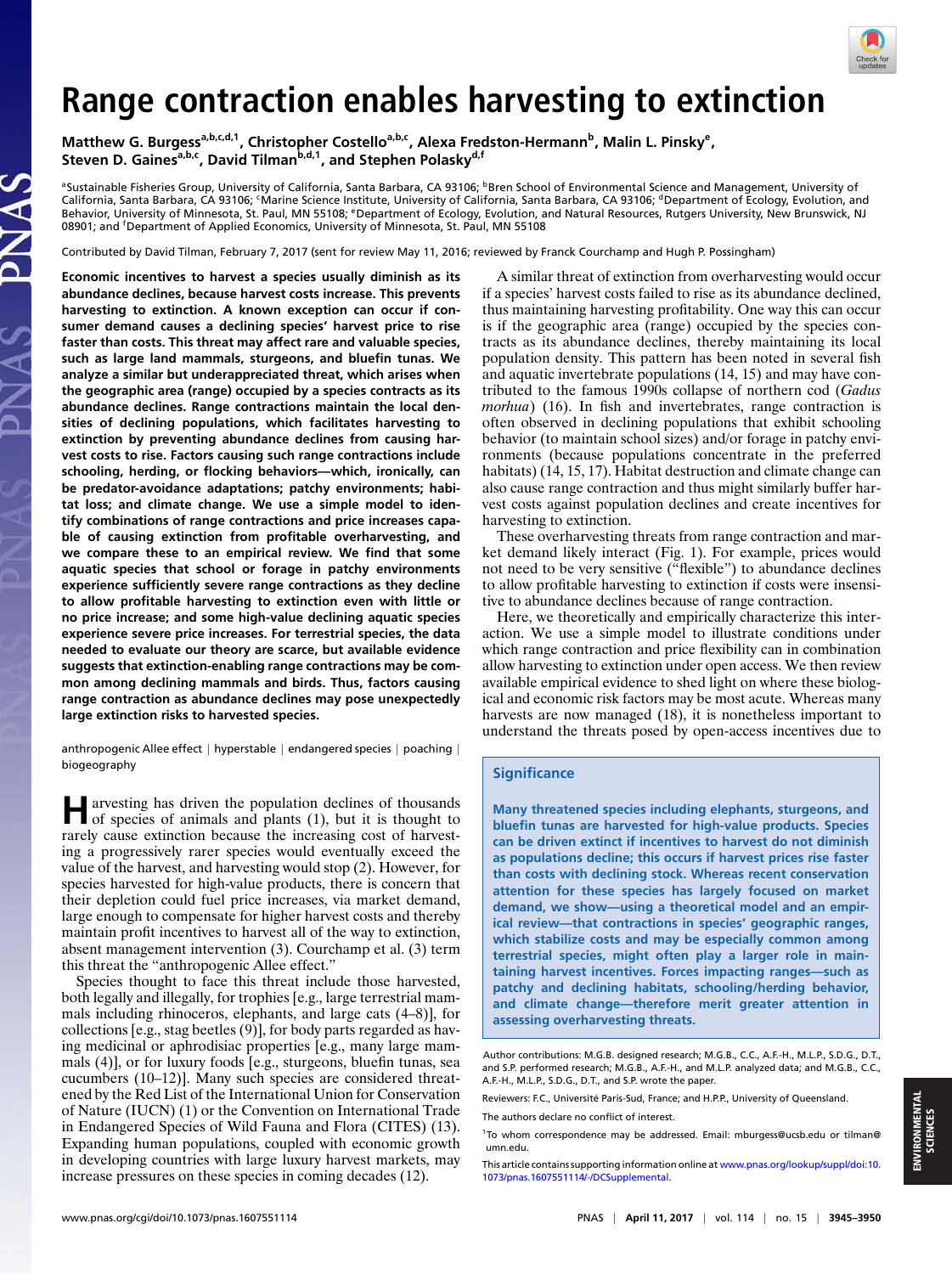

**Fig. 1.** Profitable harvesting to extinction [Courchamp et al.'s (3) anthropogenic Allee effect] under open access occurs when, at harvest levels at which abundance is not changing, harvest price (red, nonlinear due to density-dependent population growth) is greater than harvest cost (blue) as abundance approaches zero. Such conditions either can result in alternative stable states (*A*)—a tipping-point abundance (open circle) separates domains of attraction of a positive equilibrium abundance (solid circle) and extinction—or can cause profits to be positive at any abundance and make extinction the only possible outcome of open-access harvesting (*B*).

the pervasiveness of illegal and unreported harvesting of endangered species (4, 7, 8).

## Theory

We consider the following model of open-access harvesting on a single population with abundance  $N$ . The population has a percapita growth rate, denoted  $g(N)$ , which follows negative density dependence  $(g'[N] < 0)$  and has a maximum of  $r(g[0] = r)$ . The population is harvested at rate  $Y$ , which is a function of the current harvest effort,  $E$ , and abundance  $(N)$ ; there is no harvest if either abundance or effort is zero:

$$
Y = Y(N, E), Y(0, E) = Y(N, 0) = 0.
$$
 [1]

The population's rate of change, denoted  $\dot{N} \equiv dN/dt$ , is

$$
\dot{N} = Ng(N) - Y.
$$
 [2]

Under open access, the rate of change in effort,  $\dot{E} \equiv dE/dt$ , has the same sign as harvest profits (2); i.e.,

$$
\dot{E} > (<0 \text{ if } p > (<)c, \dot{E} = 0 \text{ if } p = c,
$$
 [3]

where  $p$  and  $c$  are, respectively, the price and average cost of a unit of harvest received/incurred by harvesters.

Extinction Condition. Harvesting to extinction can occur in this model if and only if, as abundance  $(N)$  approaches 0, there is still upward pressure on effort (i.e.,  $\dot{E} > 0$ ) when harvest rates (Y) exactly balance population growth  $(Ng[N])$  (i.e., abundance is not changing,  $N = 0$ ) (illustrated in [Fig. S1\)](http://www.pnas.org/lookup/suppl/doi:10.1073/pnas.1607551114/-/DCSupplemental/pnas.201607551SI.pdf?targetid=nameddest=SF1). Formally, this means that extinction can occur if and only if

$$
\lim_{N \to 0} \left(\frac{p}{c}\right)|_{Y = Ng(N)} > 1.
$$
 [4]

Prices, Costs, and Abundance. We assume that the sensitivity of the price  $(p)$  to changes in abundance  $(N)$  is mediated by changes in the supply of harvest in the market—equal to the harvest rate, Y. The sensitivity of a harvest product's price to its supply is commonly measured by the "price flexibility of demand" (19, 20), denoted  $\hat{f}$ , defined as

$$
\frac{\partial p}{\partial Y} \left( \frac{Y}{p} \right) = -f; \tag{5}
$$

i.e., price increases by  $f\%$  when supply (Y) declines by 1%. Price flexibility is related to, but distinct from, the more widely known concept of demand elasticity; they are reciprocals in a market with only one good, but not otherwise (19). We use price flexibility, because it is considered a more appropriate empirical demand measure for harvests (e.g., ref. 20).

Assuming constant price flexibility  $(f)$ , Eq. 5 implies that the price  $(p)$  is given by

$$
p = \rho Y^{-f}, \tag{6}
$$

where  $\rho$  is either a constant or a function of variables other than supply  $(Y)$ . In the analysis that follows, we assume  $\rho$  is constant, but discuss alternate assumptions in *Theory*, *Other Considerations* and in *[SI Materials and Methods](http://www.pnas.org/lookup/suppl/doi:10.1073/pnas.1607551114/-/DCSupplemental/pnas.201607551SI.pdf?targetid=nameddest=STXT)*.

To model the relationship between average costs  $(c)$  and abundance  $(N)$ , we assume the harvest rate  $(Y)$  at a given time is proportional to the harvesting effort  $(E)$  (i.e., constant returns to scale) multiplied by the population abundance  $(N)$  raised to a constant power, β (*sensu* refs. 21 and 22):

$$
Y = qN^{\beta}E.
$$
 [7]

q is also a constant.  $\beta$  represents the percentage of change in catch-per-unit effort (CPUE =  $Y/E$ ) resulting from a 1% change in abundance  $(N)$  and thus can be thought of as the "catch flexibility." If  $\beta$  < 1, then CPUE is "hyperstable" because it changes proportionally more slowly than abundance (21).

For simplicity we assume that effort has a constant cost and that the units of effort are such that they have unit costs (i.e., total cost = E). The average unit cost of harvest  $(c = E/Y)$  is then given by (from Eq. **7**)

$$
c = q^{-1} N^{-\beta}.
$$
 [8]

We briefly discuss alternate assumptions in *Theory*, *Other Considerations* and in *[SI Materials and Methods](http://www.pnas.org/lookup/suppl/doi:10.1073/pnas.1607551114/-/DCSupplemental/pnas.201607551SI.pdf?targetid=nameddest=STXT)*.

**Extinction Condition Revisited.** With Eqs. 6 and 8 for  $p$  and  $c$ , extinction condition **4** becomes

$$
\lim_{N \to 0} \left(\frac{p}{c}\right)|_{Y = Ng(N)} = \begin{cases} 0 & f < \beta \\ \rho q r^{-f} & f = \beta \\ \infty & f > \beta \end{cases} > 1, \quad [9]
$$

implying [\(Fig. S1;](http://www.pnas.org/lookup/suppl/doi:10.1073/pnas.1607551114/-/DCSupplemental/pnas.201607551SI.pdf?targetid=nameddest=SF1) intuition discussed below and illustrated in Fig. 1) that extinction can occur if and only if

$$
f > \beta, \text{ or } f = \beta \text{ and } \rho q r^{-f} > 1. \tag{10}
$$

If price flexibility exceeds catch flexibility  $(f > \beta)$ , then two scenarios are possible (depending on parameter values) under open access: (*i*) Extinction is the only possible outcome (Fig. 1*B* and light-red E isocline in [Fig. S1](http://www.pnas.org/lookup/suppl/doi:10.1073/pnas.1607551114/-/DCSupplemental/pnas.201607551SI.pdf?targetid=nameddest=SF1)*D*) and (*ii*) there is an unstable equilibrium acting as a tipping point separating a basin of attraction of extinction and a basin of attraction of either a stable (positive) equilibrium or a limit cycle (Fig. 1*A* and dark-red E isocline in [Fig. S1](http://www.pnas.org/lookup/suppl/doi:10.1073/pnas.1607551114/-/DCSupplemental/pnas.201607551SI.pdf?targetid=nameddest=SF1)*D*). In contrast, if  $f = \beta$  and  $\rho qr^{-f} > 1$ , only extinction is possible (light-red E isocline in [Fig. S1](http://www.pnas.org/lookup/suppl/doi:10.1073/pnas.1607551114/-/DCSupplemental/pnas.201607551SI.pdf?targetid=nameddest=SF1)*E*).

Range Contraction. Under random search, CPUE would be proportional to population density (abundance  $[N]/range$  area  $[A]$ ), i.e.,  $Y \propto \left(\frac{\tilde{N}}{A}\right)E$ , and catch flexibility ( $\beta$ ) would then be determined solely by the relationship between abundance  $(N)$  and range area  $(A):\beta=1-\frac{\partial A}{\partial N}\left(\frac{N}{A}\right)$ . In practice, other factors (e.g., technology, harvester search skill) tend to further buffer CPUE as abundance declines (15, 23) (see Fig. 2 and [Dataset S1](http://www.pnas.org/lookup/suppl/doi:10.1073/pnas.1607551114/-/DCSupplemental/pnas.1607551114.sd01.xlsx) for many examples), meaning that

$$
\beta \le 1 - \frac{\partial A}{\partial N} \left( \frac{N}{A} \right). \tag{11}
$$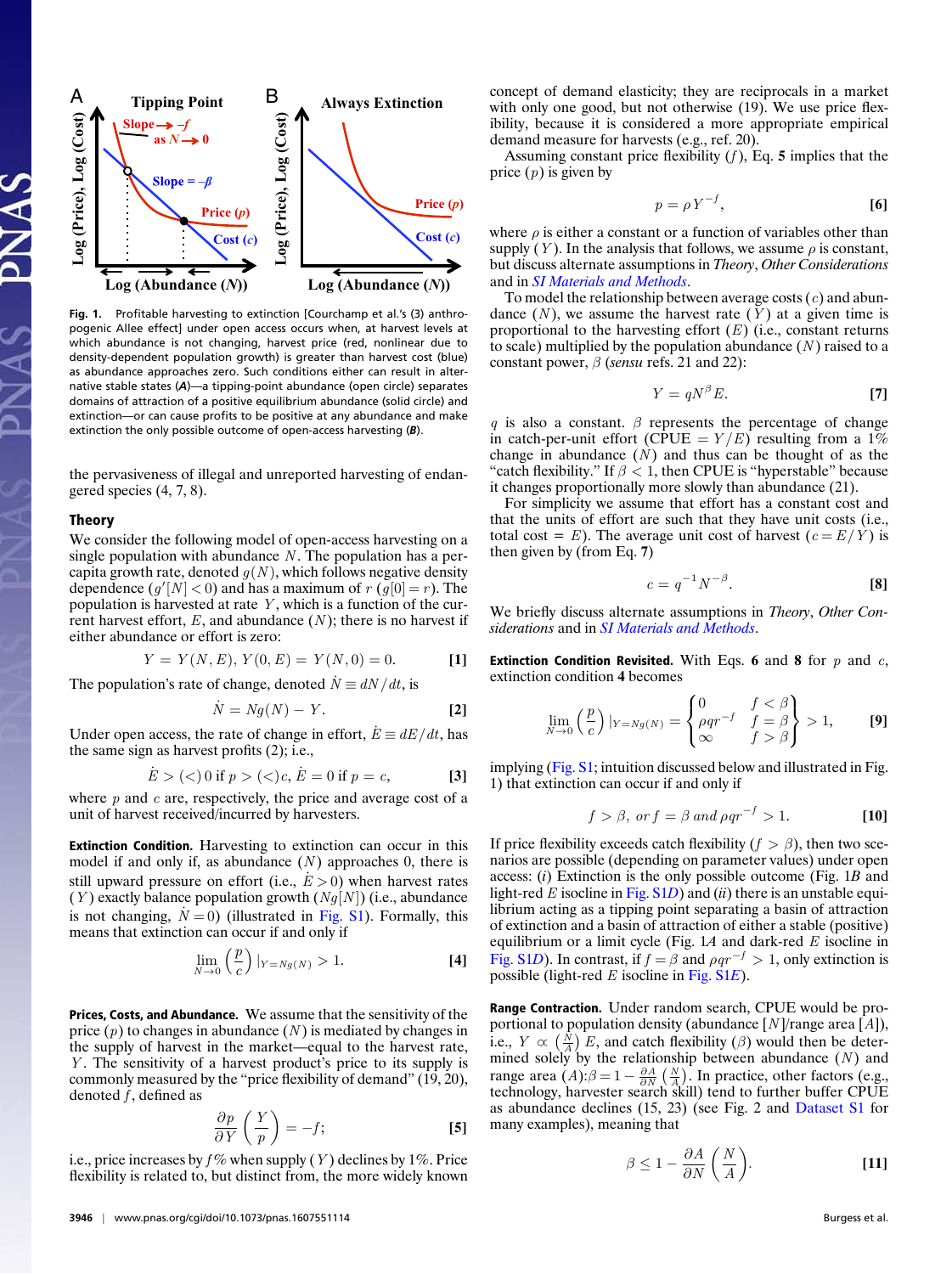

**Fig. 2.** Comparison of ranges of estimates of price flexibility (*f*: the percentage of increase in price, *p*, caused by a 1% decrease in harvest rate, *Y*) and catch flexibility ( $\beta$ : the percentage of decrease in CPUE caused by a 1% decrease in abundance, *N*) from the published literature for aquatic species and observed range-abundance relationships [which imply upper bounds on catch flexibility (Max. β) by inequality **11**] in marine fish and invertebrates, terrestrial mammals, and one terrestrial bird species (northern bobwhite). Boxes show 25th to 75th percentile range; minima, maxima, and 2.5th, 10th, 90th, and 97.5th percentiles are marked on the whiskers. See [Dataset S1](http://www.pnas.org/lookup/suppl/doi:10.1073/pnas.1607551114/-/DCSupplemental/pnas.1607551114.sd01.xlsx) for all values and references. Two terrestrial mammal populations having no observed abundance change are excluded.

**Intuition.** The intuition of our theory is as follows: A  $1\%$  decrease in abundance  $(N)$  of a rare species increases average costs by β% and increases price by approximately  $f$ %. If  $f > β$ , the incentive to keep harvesting only increases; if  $f = \beta$ , it fails to decrease (and it is positive if  $\rho q r^{-f} > 1$ ). If range (A) contracts proportionally as fast as or faster than abundance declines [i.e.,  $\frac{\partial A}{\partial N} \left( \frac{N}{A} \right) \ge 1 \Rightarrow \beta \le 0$ ], then incentives to harvest are maintained even with constant prices  $(f = 0)$ , and range contraction therefore poses an extinction threat on its own (16, 23). Similarly, if prices rise proportionally as fast as or faster than supply falls (i.e.,  $f \ge 1$ ), then incentives to harvest are maintained even with no range contraction (i.e.,  $\beta = 1$ ), and price flexibility poses an extinction threat on its own. The most common case, as we will see below, is where  $0 < \beta, f < 1$ —one where price flexibility and range contraction (and/or other factors making costs insensitive to declines) can pose threats only in combination.

Other Considerations. Other factors beyond price and catch flexibilities can impact the changes in costs or prices coincident with changes in abundance. These include economies of scale [meaning  $\frac{\partial Y}{\partial E} \left( \frac{E}{Y} \right) > 1$ ] (e.g., ref. 24), technology and technological change (meaning  $dq/dt > 0$ ) (25), supply-independent increasing trends in price (e.g., caused by income growth) (meaning  $\partial \rho / \partial t > 0$ ), and supply-independent effects of abundance on prices caused by "rarity value" (3, 26) ( $\partial \rho / \partial N < 0$ ).

These other effects are not the focus of the present study, but we show in *[SI Materials and Methods](http://www.pnas.org/lookup/suppl/doi:10.1073/pnas.1607551114/-/DCSupplemental/pnas.201607551SI.pdf?targetid=nameddest=STXT)* the direction in which each of these effects is likely to impact extinction threats: Technological change, positive supply-independent price trends, and rarity value each exacerbate the threats [although supply-independent rarity effects on prices may be negligibly small in comparison with supply effects (measured by  $f$ ) for species already rare enough for their harvest products to confer status; e.g., [Fig. S2\]](http://www.pnas.org/lookup/suppl/doi:10.1073/pnas.1607551114/-/DCSupplemental/pnas.201607551SI.pdf?targetid=nameddest=SF2). Economies of scale have a neutral effect when  $f \approx 1$  or  $\beta \approx 1$ but can have a mild mitigating effect when f and  $\beta$  are both small [\(Fig. S3\)](http://www.pnas.org/lookup/suppl/doi:10.1073/pnas.1607551114/-/DCSupplemental/pnas.201607551SI.pdf?targetid=nameddest=SF3). We briefly discuss this effect in context with observed economies of scale in fisheries [\(Table S1\)](http://www.pnas.org/lookup/suppl/doi:10.1073/pnas.1607551114/-/DCSupplemental/pnas.201607551SI.pdf?targetid=nameddest=ST1). We also show how the existence of perfect substitutes (i.e., goods that are indistinguishable from the focal species' harvest product to consumers) will tend to prevent profit-driven extinction altogether. Finally, we discuss the implications of nonconstant f and  $\beta$  in short, extinction still requires  $f \ge \beta$  [assuming constant  $\rho$  and

q and  $\frac{\partial Y}{\partial E} \left( \frac{E}{Y} \right) = 1$ , at the limits of f and  $\beta$  as abundance (N) approaches zero.

Other factors—such as intertemporal discounting (27, 28) and opportunistic or multispecies harvesting (29, 30)—can influence a species' risk of extinction by overharvesting via different mechanisms, but these are also not the focus of this study.

## Review of Empirical Evidence

Our theory suggests that profitable harvesting to extinction requires highly flexible prices, highly inflexible catch rates (implying inflexible costs), or a combination ( $f \ge \beta$ , which may be a conservative criterion, given the exacerbating factors not included in our model). We assume that price flexibility does not directly influence—nor is it influenced by—either catch flexibility or the range–abundance relationship, and thus we review empirical estimates of these three factors separately (Fig. 2), rather than restricting our analysis to species having estimates of each (there are very few such species).

**Price Flexibility.** To our knowledge, price flexibility  $(f)$  estimates for wild terrestrial harvests are rare, perhaps because few terrestrial harvests of wild animal species are legal and commercial in data-rich countries. One modeling study (31), however, assumed  $f = 0.1$  for poached elephants. A second study (32) estimated demand elasticity for Serengeti bushmeat to be  $>1$ , which is consistent with  $f < 1$  with few substitutes.

In contrast, we found 96 published price-flexibility estimates for aquatic harvest products (Fig. 2 and [Dataset S1\)](http://www.pnas.org/lookup/suppl/doi:10.1073/pnas.1607551114/-/DCSupplemental/pnas.1607551114.sd01.xlsx)—varying widely in focal species, commodity type, position in the supply chain [ex-vessel (the price paid to harvesters), wholesale, and retail], and estimation method, including some from highvalue species. Most estimated price flexibilities were low (median  $f = 0.22$ ;  $f < 0.5$  in 81% of estimates). Estimates of ex-vessel price flexibilities—of primary relevance to our theory—were especially small ( $n = 46$ , median = 0.12,  $f < 0.5$  in 96% of estimates) [\(Dataset S1\)](http://www.pnas.org/lookup/suppl/doi:10.1073/pnas.1607551114/-/DCSupplemental/pnas.1607551114.sd01.xlsx). Ex-vessel prices tend to be less flexible than prices farther along the supply chain (33), perhaps because of market power among some wholesale buyers and processors or because storage and preservation can buffer retail supplies against changes in harvest rates.

Some high-value aquatic species lack formal price flexibility estimates from in-depth demand analyses, but their price trends are nonetheless mostly consistent with inflexible prices  $(f \ll 1)$ . To illustrate this point, Fig. 3 shows aggregate price–supply relationships for several populations thought to be facing (or to recently have faced) demand-related extinction threats. Bluefin tunas [Atlantic (ABF) (*Thunnus thynnus*), Pacific (PBF) (*Thunnus orientalis*), and Southern (SBT) (*Thunnus maccoyii*)] have had relatively stable prices despite abundance declines (Fig. 3 *A* and *B*; data from refs. 34 and 35). Indeed, Chiang et al. (36) estimated  $f = 0.19$  for wholesale fresh bluefin tuna (lumped ABF, PBF, and SBT) in Japan. Historical caviar [made from sturgeon (Acipenseriformes) roe] prices (1976–2010; Fig. 3*C*; data from ref. 37) have risen 0.3% on average for every 1% decline in catch. Before the International Whaling Commission's moratorium on whaling in the late 1980s, Northeast Atlantic minke whale (*Balaenoptera acutorostrata*, a relatively data-rich whale example; data from ref. 38) prices increased by 0.65% on average for every 1% decline in catch (Fig. 3*D*). California abalone (*Haliotis* sp.) prices seem to have been more flexible, increasing by roughly 1% (0.98%) for every 1% decline in catch over the period 1950–1993, before the 1997 ban on fishing (Fig. 3*E*) (data from refs. 3 and 39). These historical trends do not necessarily reflect the magnitudes of underlying market-level price flexibilities, but they are mostly consistent with the pattern of low price flexibility  $(f < 1)$  seen in other aquatic harvest products (Fig. 3*F*). Controlling for catch, none of these species have residual prices significantly correlated with abundance [\(Fig. S2\)](http://www.pnas.org/lookup/suppl/doi:10.1073/pnas.1607551114/-/DCSupplemental/pnas.201607551SI.pdf?targetid=nameddest=SF2),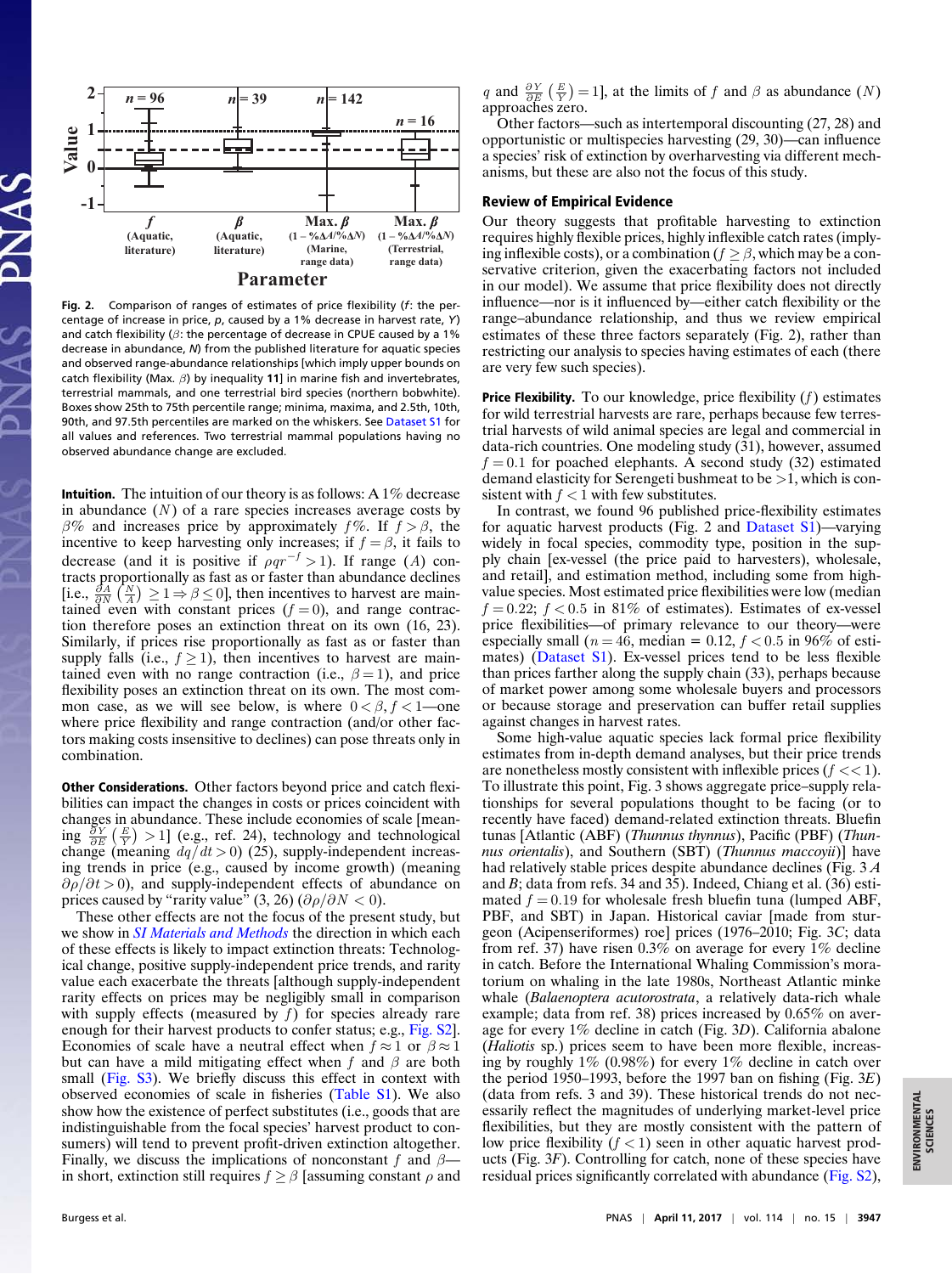

**Fig. 3.** Price trends in highly valued marine species: (*A*) ABF and PBF [production (total catch) and abundance from ref. 35; ex-vessel prices from ref. 34], (*B*) SBT [production (total catch) and abundance from ref. 35; ex-vessel prices from ref. 34], (*C*) caviar (global production, average export prices from ref. 37), (*D*) the Northeast Atlantic minke whale (production, abundance, prices from ref. 38), and (*E*) California abalones (CPUE and prices from refs. 3 and 39). All prices were converted to real USD value using the World Bank's (40) published currency exchange and inflation rates. (*F*) Prices of each of these harvests have historically risen as fast as catch has declined (California abalone) or slower (others). For ABF and PBF, catch and prices rose together pre-1990, creating a positive correlation, likely due to the expansion of sashimi markets. Solid lines show linear fits of log-transformed price and production (supply) data, with 95% confidence intervals shaded. Dotted and dashed gray lines, respectively, illustrate slopes of -1 (implying 1% increase in price for 1% decrease in production) and −0.5, for reference.

suggesting that supply-independent rarity effects may indeed be negligible.

Range Contraction and Catch Flexibility. Several studies have directly estimated catch flexibility  $(\beta;$  usually incorporating effects of both range and other factors) in aquatic populations (see ref. 15 for review), but to our knowledge no such literature yet exists for terrestrial populations. We found published estimates of catch flexibility from 39 aquatic populations (median  $\beta = 0.56$ ) (Fig. 2; see [Dataset S1](http://www.pnas.org/lookup/suppl/doi:10.1073/pnas.1607551114/-/DCSupplemental/pnas.1607551114.sd01.xlsx) for values and references). Of these, 32 (82%) exhibited hyperstability ( $\beta$  < 1), and 14 (36%) exhibited severe hyperstability ( $\beta$  < 0.5), including 5 of 6 small

pelagic finfish populations—which tend to both exhibit schooling behavior and forage in patchy environments.

For comparison, we compiled estimates of coincident changes in range area and abundance in 142 harvested marine fish and invertebrate populations (Fig. 4*A*; see legend for references; full data available in [Dataset S1\)](http://www.pnas.org/lookup/suppl/doi:10.1073/pnas.1607551114/-/DCSupplemental/pnas.1607551114.sd01.xlsx). We use the ratio of coincident observed percentage of changes in range and abundance, denoted % $\Delta A/\% \Delta N$ , as a measure of average  $\frac{\partial A}{\partial N}(\frac{N}{A})$ , which would bound catch flexibility  $(\beta)$  by inequality **11**.

Most of these populations had very abundance-insensitive ranges (median % $\Delta A/\%\Delta N = 0.03$ ) (Figs. 2 and 4*A*): For 87 (61%) of them, the range changed by less than 1/10th of the percentage by which abundance changed ( $|\% \Delta A/\% \Delta N|$  < 0.1) (17). We found  $\frac{\partial \Delta A}{\partial \Delta N} > 0.5$  (implying  $\beta < 0.5$ ) in only 8 (6%) of the populations, half of which were tunas or billfish [\(Dataset S1\)](http://www.pnas.org/lookup/suppl/doi:10.1073/pnas.1607551114/-/DCSupplemental/pnas.1607551114.sd01.xlsx), and we found some evidence suggesting that abundance-sensitive range may be associated with schooling behavior among tunas (Fig. 4*B*). Notably, we found hyperaggregation (% $\Delta A/\% \Delta N > 1$ , implying  $\beta < 0$ ) in both ABF and PBF (Fig. 4*B*), suggesting that these populations would not necessarily need any price flexibility to be profitably harvested to extinction.

In *[SI Materials and Methods](http://www.pnas.org/lookup/suppl/doi:10.1073/pnas.1607551114/-/DCSupplemental/pnas.201607551SI.pdf?targetid=nameddest=STXT)*, we compare the range–abundance relationships from these 142 harvested marine populations to a taxonomically similar sample from 247 nonharvested marine populations. In the combined sample, we find taxonomy, but not harvesting, to be a significant determinant of the range– abundance relationship (*[SI Materials and Methods](http://www.pnas.org/lookup/suppl/doi:10.1073/pnas.1607551114/-/DCSupplemental/pnas.201607551SI.pdf?targetid=nameddest=STXT)*, [Tables S2](http://www.pnas.org/lookup/suppl/doi:10.1073/pnas.1607551114/-/DCSupplemental/pnas.201607551SI.pdf?targetid=nameddest=ST2) and [S3,](http://www.pnas.org/lookup/suppl/doi:10.1073/pnas.1607551114/-/DCSupplemental/pnas.201607551SI.pdf?targetid=nameddest=ST3) and [Figs. S4](http://www.pnas.org/lookup/suppl/doi:10.1073/pnas.1607551114/-/DCSupplemental/pnas.201607551SI.pdf?targetid=nameddest=SF4) and [S5\)](http://www.pnas.org/lookup/suppl/doi:10.1073/pnas.1607551114/-/DCSupplemental/pnas.201607551SI.pdf?targetid=nameddest=SF5), suggesting that ecology may be a more important driver. We most commonly find highly abundancesensitive ranges (% $\Delta A/\% \Delta N > 0.5$ ) among small invertebrates (molluscs, shrimps) and pelagic finfish in the combined sample [\(Table S3\)](http://www.pnas.org/lookup/suppl/doi:10.1073/pnas.1607551114/-/DCSupplemental/pnas.201607551SI.pdf?targetid=nameddest=ST3).

Our reviews of catch flexibility estimates and range–abundance relationships [\(Dataset S1\)](http://www.pnas.org/lookup/suppl/doi:10.1073/pnas.1607551114/-/DCSupplemental/pnas.1607551114.sd01.xlsx) support the hypothesis that aggregation and patchy habitats lead to hyperstable catches in aquatic species, in part because of range contraction (14, 15). However, we find catch flexibility  $(\beta)$  estimates to be smaller on average than values implied by range–abundance relationships alone (Fig. 2), which suggests that other drivers besides range contraction also contribute to hyperstable catch rates. Indeed, a few studies have directly demonstrated this [e.g., refs. 16 and 41 found  $\frac{\partial$ CPUE  $\left(\frac{D}{\text{CPLE}}\right) \approx 0.5$ , where  $D = N/A$ , in Atlantic cod and California kelp bass (*Paralabrax clathratus*), respectively; see refs. 15 and 23 for review].

We found estimates of coincident range and abundance trends for 17 harvested terrestrial mammals and one North American



**Fig. 4.** Range–abundance relationships for populations of harvested US marine fish and invertebrates (1970s–2000s; from ref. 42); tuna and billfish (1960– 1999; from refs. 35 and 43); harvested terrestrial mammals, mostly from the Western Ghats of India [1978/79–2008/09; from ref. 44; also the African forest elephant (*Loxodonta cyclotis*) from 2002–2011, ref. 45]; and northern bobwhite (*Colinus virginianus*), a North American game bird (1966–1993; from ref. 46). *A* shows all populations. *B* and *C* show relationships between the maximum catch flexibility (Max. β) and (*B*) a proxy for schooling behavior in tunas and (C) adult body mass in terrestrial mammals [\(Dataset S1\)](http://www.pnas.org/lookup/suppl/doi:10.1073/pnas.1607551114/-/DCSupplemental/pnas.1607551114.sd01.xlsx). Harvested populations exhibiting hyperaggregation (Max. β < 0) are labeled; all are declining in abundance and range over the time periods in question, except for Pacific skipjack tuna (*Katsuwonus pelamis*), which is increasing. Colored lines in all panels represent linear ordinary least-squares (OLS) fits (within large taxonomic groups in *A*), with 95% confidence intervals shaded. Negative slopes in *B* and *C* are nearly significant (*P* < 0.1).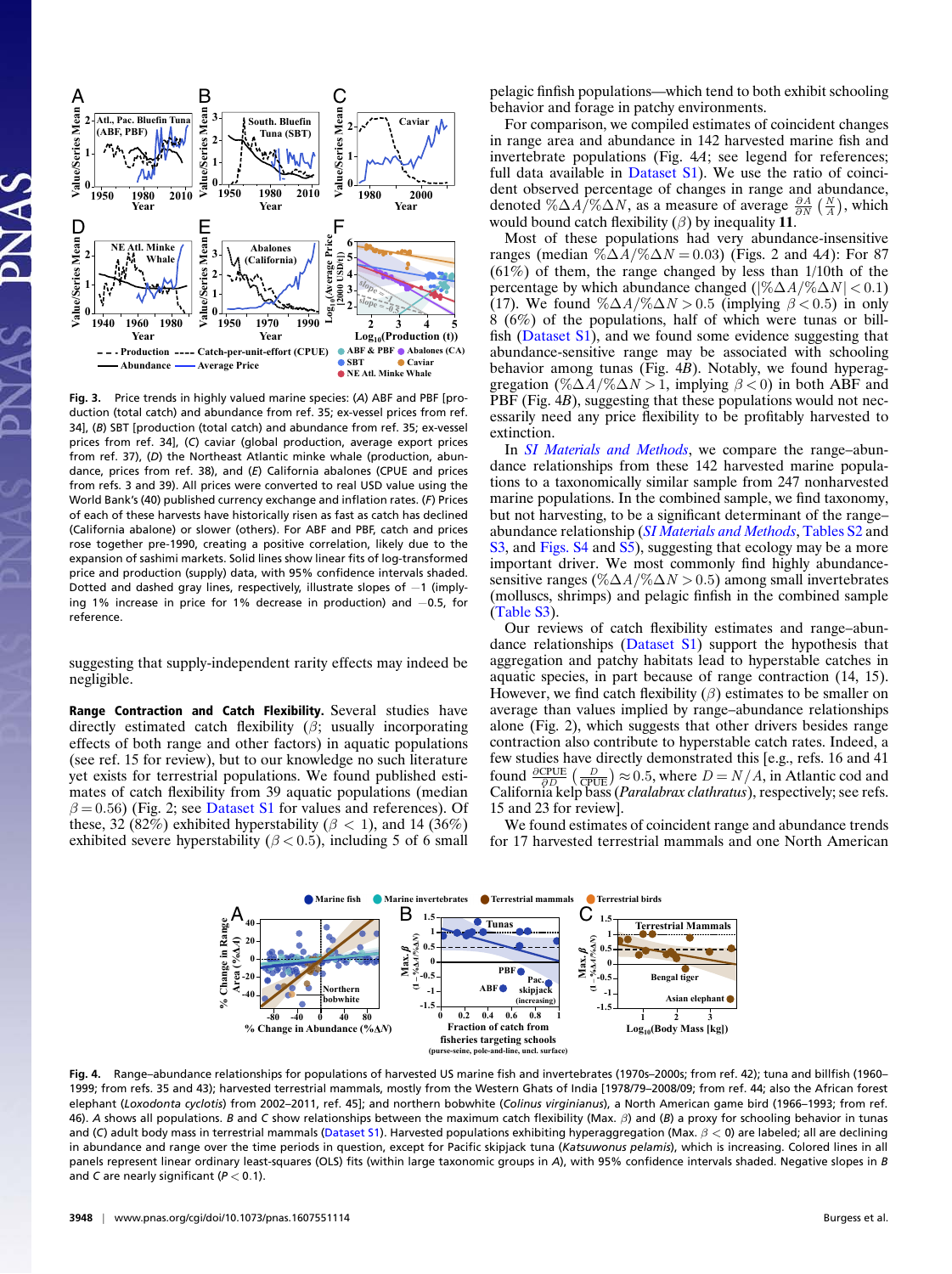game bird population [northern bobwhite (*Colinus virginianus*)] (Fig. 4*A*; see legend for description of sources; full data are available in [Dataset S1\)](http://www.pnas.org/lookup/suppl/doi:10.1073/pnas.1607551114/-/DCSupplemental/pnas.1607551114.sd01.xlsx). In most (10) of these populations, range contracted at more than half the rate that abundance declined  $(\%\Delta A/\%\Delta N > 0.5$ , implying  $\beta < 0.5$ ) (Fig. 4 *A* and *C*). Abundance-sensitive range was most common among largebodied mammals; we found hyperaggregation in the Bengal tiger (*Panthera tigris*) and the Asian elephant (*Elephas maximus*) both species threatened by poaching and habitat destruction (1, 44) (Fig. 4*C*).

Although this terrestrial sample is quite small, it suggests that terrestrial species might more commonly experience range contraction as they decline than marine species—a pattern that we also find in a sample of 28 nonharvested bird and mammal populations [\(Fig. S5,](http://www.pnas.org/lookup/suppl/doi:10.1073/pnas.1607551114/-/DCSupplemental/pnas.201607551SI.pdf?targetid=nameddest=SF5) *[SI Materials and Methods](http://www.pnas.org/lookup/suppl/doi:10.1073/pnas.1607551114/-/DCSupplemental/pnas.201607551SI.pdf?targetid=nameddest=STXT)*, and [Dataset S1\)](http://www.pnas.org/lookup/suppl/doi:10.1073/pnas.1607551114/-/DCSupplemental/pnas.1607551114.sd01.xlsx). If, like for aquatic species, other factors besides range contraction further decrease catch flexibility  $(\beta)$  (Fig. 2), many terrestrial species—especially large-bodied mammals, perhaps—could be susceptible to profitable harvesting to extinction under open access.

## **Discussion**

We find that escalating prices, stable harvest costs, or combinations of these two factors can, in theory, allow a species to be profitably harvested to extinction, absent effective protection. Our empirical review suggests that stable harvesting costs might be a surprisingly common cause of such extinction risks, but this full range of possibilities merits much further attention. Our review suggests that (*i*) range contraction in declining species may be common and often severe enough to allow extinction with little or no price flexibility among terrestrial species and among aquatic species that school or forage in patchy habitats, (*ii*) high price flexibility also occurs among some highly valued aquatic species, and (*iii*) other factors besides range contraction also buffer harvest costs against abundance declines. These results suggest that risk factors for abundanceinsensitive costs merit greater attention in harvested species conservation.

Low price flexibility may be common because most harvested commodities have partial substitutes in the market. For example, studies have found moderate-to-high market substitutability between species within broad classes of fish products (see ref. 33 for review), including between most tuna species (36, 47). Species whose harvests have perfect substitutes are unlikely to be profitably harvested to extinction (26), because perfect substitutes cause the abundance sensitivity of a species' price to diminish as it approaches extinction (*[SI Materials and Methods](http://www.pnas.org/lookup/suppl/doi:10.1073/pnas.1607551114/-/DCSupplemental/pnas.201607551SI.pdf?targetid=nameddest=STXT)*). However, our price analyses were restricted to commercially harvested aquatic species, so the pattern of inflexibility we observed may not necessarily extend to other types of markets (e.g., black markets).

Our review suggested that range changes may be more correlated with abundance changes among terrestrial species compared with marine species (Fig. 4*A* and [Figs. S4](http://www.pnas.org/lookup/suppl/doi:10.1073/pnas.1607551114/-/DCSupplemental/pnas.201607551SI.pdf?targetid=nameddest=SF4) and [S5\)](http://www.pnas.org/lookup/suppl/doi:10.1073/pnas.1607551114/-/DCSupplemental/pnas.201607551SI.pdf?targetid=nameddest=SF5). This difference may be related to greater habitat destruction and space limitation on land. Space limitation positively correlates with body size in terrestrial mammals (48, 49), which may explain the especially strong relationships between range and abundance changes we found in large-bodied mammals. Thus, habitat destruction is likely a key driver of abundance-insensitive costs on land; and it also may directly and independently add to the extinction risk faced by terrestrial species. However, given our relatively small and unrepresentative terrestrial samples, these hypotheses merit further scrutiny.

Aggregating in patchy habitats is common among schooling fish, many small aquatic invertebrates, and other taxa found to have low catch flexibility, as well as some birds. Aggregation

and habitat patchiness are likely key drivers of these species' susceptibility both to range contraction as they decline [due to concentration in preferred habitats and/or need to maintain school size (14, 15)] and to some other socioeconomic factors making costs even less sensitive to abundance [e.g., aggregation predictability (15, 23), harvester coordination (e.g., ref. 50), and use of fish aggregating devices (FADs) (51)]. It is ironic that herding and schooling behaviors, which are considered adaptations for predator avoidance (52), may make such species particularly prone to extinction from human harvesting.

Together, these results suggest that the harvested species most susceptible to profitable harvesting to extinction may be those with aggregation behavior, patchy or declining habitats, large home ranges (on land), and few market substitutes (26). Moreover, our results suggest that—absent management—many highvalue harvested species could potentially be threatened by these risk factors. These include Atlantic and Pacific bluefin tuna [for which we find evidence of hyperaggregation (i.e.,  $\beta < 0$ )] and many large poached land mammals (which likely have low catch flexibility) and may include sturgeons (which face habitat destruction, e.g., ref. 53) and high-value marine invertebrates [e.g., abalones, for which we found evidence suggestive of high price flexibility (Fig. 3 *E* and *F*)]. The extinct passenger pigeon (*Ectopistes migratorius*), which aggregated in large flocks and suffered both habitat destruction and overharvesting (e.g., ref. 54), possibly provides a historical case study of the interaction of these risk factors in extinction. The susceptibility of some plants [e.g., orchids in southeast Asia (55)] to overharvesting threats also merits further study. Because price and catch flexibilities  $(f, \beta)$  can change, a species currently having  $f > \beta$  does not necessarily face extinction, absent management, but likely does face economic conditions promoting further depletion that could be severe.

Our analyses assume that species are harvested in an openaccess system. Thus, a species we identify as susceptible to extinction from overharvesting would not necessarily be driven extinct if effective management or property rights that promote stewardship were implemented. Indeed, there are property rights in many harvests, including some poaching (18) and many fisheries (56). Harvests of whales (29), California abalones (39), and bluefin tunas are currently managed; and Atlantic bluefin tuna seems to be recovering (57). Trade in sturgeons and many mammals is regulated under CITES (13). It is nonetheless important to understand how open-access harvesting incentives could lead to extinction, as access restrictions are rarely perfectly enforced; high-value species are especially vulnerable to illegal harvesting (4).

#### Materials and Methods

*[SI Materials and Methods](http://www.pnas.org/lookup/suppl/doi:10.1073/pnas.1607551114/-/DCSupplemental/pnas.201607551SI.pdf?targetid=nameddest=STXT)* contains (*i*) a glossary of terms, in light of the broad range of topics discussed; (*ii*) brief discussions of the effects of economies of scale, technological change, rarity effects, supply-independent price trends, perfect substitutes, and nonconstant price flexibility (*f*) and catch flexibility (β) on overharvesting threats [\(Figs. S2](http://www.pnas.org/lookup/suppl/doi:10.1073/pnas.1607551114/-/DCSupplemental/pnas.201607551SI.pdf?targetid=nameddest=SF2) and [S3\)](http://www.pnas.org/lookup/suppl/doi:10.1073/pnas.1607551114/-/DCSupplemental/pnas.201607551SI.pdf?targetid=nameddest=SF3); (*iii*) descriptions of the range and abundance data shown in Fig. 4; (*iv*) discussions of observed range–abundance relationships, in relation to taxonomy and harvesting [\(Tables S2](http://www.pnas.org/lookup/suppl/doi:10.1073/pnas.1607551114/-/DCSupplemental/pnas.201607551SI.pdf?targetid=nameddest=ST2) and [S3](http://www.pnas.org/lookup/suppl/doi:10.1073/pnas.1607551114/-/DCSupplemental/pnas.201607551SI.pdf?targetid=nameddest=ST3) and [Figs. S4](http://www.pnas.org/lookup/suppl/doi:10.1073/pnas.1607551114/-/DCSupplemental/pnas.201607551SI.pdf?targetid=nameddest=SF4) and [S5\)](http://www.pnas.org/lookup/suppl/doi:10.1073/pnas.1607551114/-/DCSupplemental/pnas.201607551SI.pdf?targetid=nameddest=SF5); and (*v*) a review of returns to scale estimates in fisheries [\(Table S1\)](http://www.pnas.org/lookup/suppl/doi:10.1073/pnas.1607551114/-/DCSupplemental/pnas.201607551SI.pdf?targetid=nameddest=ST1). [Dataset S1](http://www.pnas.org/lookup/suppl/doi:10.1073/pnas.1607551114/-/DCSupplemental/pnas.1607551114.sd01.xlsx) contains all data shown in Figs. 2 and 4 and [Figs. S4](http://www.pnas.org/lookup/suppl/doi:10.1073/pnas.1607551114/-/DCSupplemental/pnas.201607551SI.pdf?targetid=nameddest=SF4) and [S5](http://www.pnas.org/lookup/suppl/doi:10.1073/pnas.1607551114/-/DCSupplemental/pnas.201607551SI.pdf?targetid=nameddest=SF5) and their sources.

**ACKNOWLEDGMENTS.** We thank P. Abrams, C. Lehman, P. Venturelli, D. Williams, and two reviewers for helpful comments and F. Courchamp, M. Pons, R. Hilborn, T. Branch, A. Scheld, and C. Anderson for assistance with price data. We acknowledge funding from a University of Minnesota Doctoral Dissertation Fellowship and a Natural Sciences and Engineering Research Council of Canada Postgraduate Scholarship-Doctoral (to M.G.B.), the Waitt Foundation, the Ocean Conservancy, and a Department of Defense National Defense Science & Engineering Graduate Fellowship (to A.F.-H.).